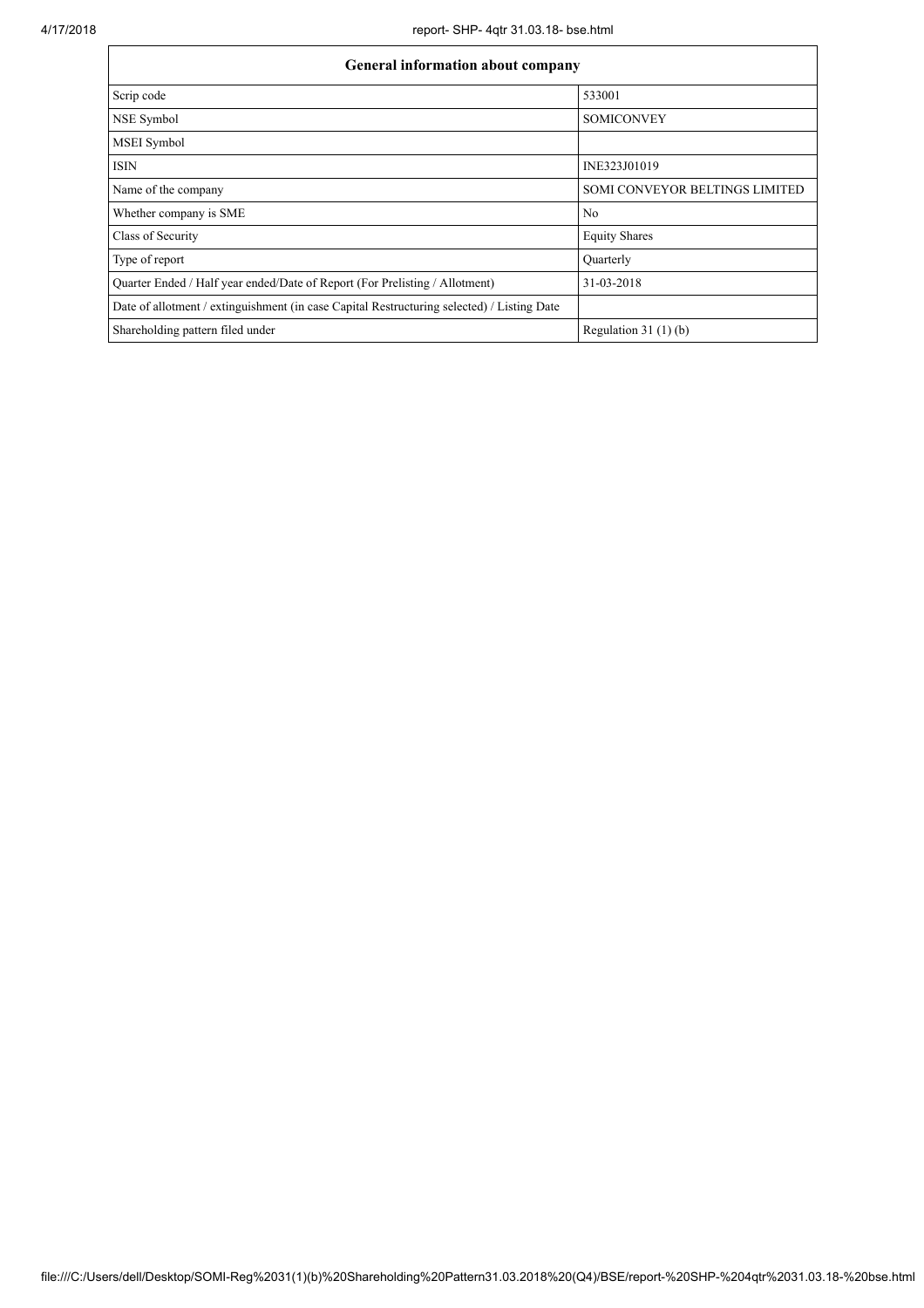$\mathbf{r}$ 

٦

|                | <b>Declaration</b>                                                                        |                |                                |                       |                             |  |  |  |  |  |
|----------------|-------------------------------------------------------------------------------------------|----------------|--------------------------------|-----------------------|-----------------------------|--|--|--|--|--|
| Sr.<br>No.     | Particular                                                                                | Yes/No         | Promoter and<br>Promoter Group | Public<br>shareholder | Non Promoter-<br>Non Public |  |  |  |  |  |
| $\vert$ 1      | Whether the Listed Entity has issued any partly paid up shares?                           | No             | No                             | N <sub>0</sub>        | No                          |  |  |  |  |  |
| $\overline{2}$ | Whether the Listed Entity has issued any Convertible Securities<br>റ                      | N <sub>o</sub> | No                             | N <sub>0</sub>        | N <sub>0</sub>              |  |  |  |  |  |
| $\overline{3}$ | Whether the Listed Entity has issued any Warrants?                                        | N <sub>0</sub> | No                             | N <sub>0</sub>        | N <sub>0</sub>              |  |  |  |  |  |
| $\overline{4}$ | Whether the Listed Entity has any shares against which<br>depository receipts are issued? | N <sub>0</sub> | No                             | N <sub>0</sub>        | N <sub>0</sub>              |  |  |  |  |  |
| $\overline{5}$ | Whether the Listed Entity has any shares in locked-in?                                    | N <sub>o</sub> | No                             | N <sub>0</sub>        | N <sub>0</sub>              |  |  |  |  |  |
| 6              | Whether any shares held by promoters are pledge or otherwise<br>encumbered?               | N <sub>0</sub> | No                             |                       |                             |  |  |  |  |  |
| $\overline{7}$ | Whether company has equity shares with differential voting<br>rights?                     | N <sub>0</sub> | No                             | N <sub>0</sub>        | No                          |  |  |  |  |  |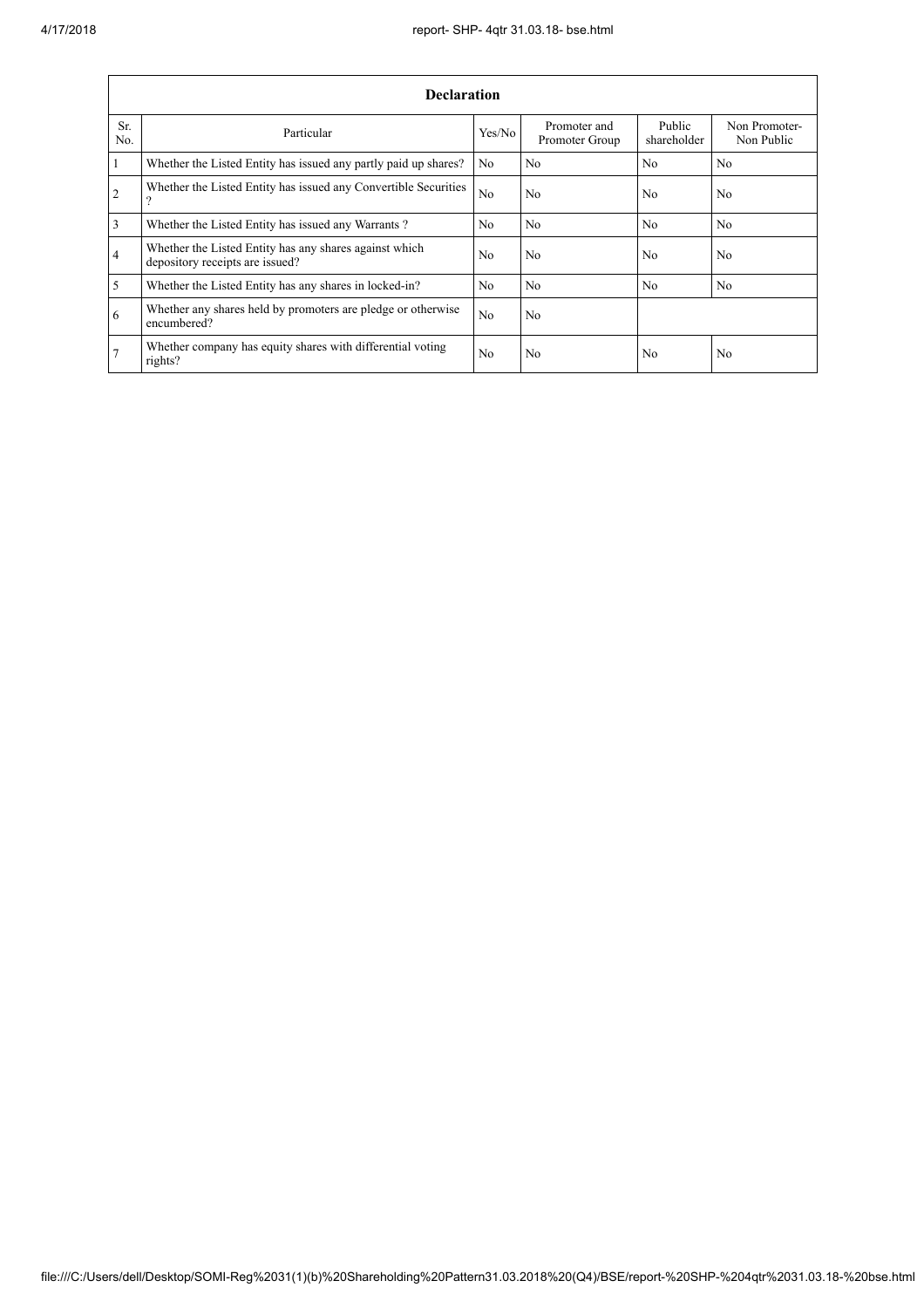$\mathbf{r}$ 

| Table I - Summary Statement holding of specified securities |                                           |                |                       |                       |                                                                  |                                                                    |                                                                                                                      |                                                                  |                           |          |                     |
|-------------------------------------------------------------|-------------------------------------------|----------------|-----------------------|-----------------------|------------------------------------------------------------------|--------------------------------------------------------------------|----------------------------------------------------------------------------------------------------------------------|------------------------------------------------------------------|---------------------------|----------|---------------------|
|                                                             | Category                                  | Nos. Of        | No. of<br>fully paid  | No. Of<br>Partly      | No. Of<br>shares<br>underlying<br>Depository<br>Receipts<br>(VI) | Total nos.<br>shares<br>held (VII)<br>$= (IV) +$<br>$(V)$ + $(VI)$ | Shareholding as a<br>% of total no. of<br>shares (calculated<br>as per SCRR,<br>1957) (VIII) As a<br>% of $(A+B+C2)$ | Number of Voting Rights held in each<br>class of securities (IX) |                           |          |                     |
| Category<br>$($ I                                           | of<br>shareholder                         | shareholders   | up equity             | paid-up<br>equity     |                                                                  |                                                                    |                                                                                                                      |                                                                  | No of Voting (XIV) Rights |          |                     |
|                                                             | (II)                                      | (III)          | shares<br>held $(IV)$ | shares<br>held<br>(V) |                                                                  |                                                                    |                                                                                                                      | Class eg:<br>X                                                   | Class<br>eg:y             | Total    | $%$ of<br>$(A+B+C)$ |
| (A)                                                         | Promoter<br>$\&$<br>Promoter<br>Group     | $\overline{7}$ | 6955787               |                       |                                                                  | 6955787                                                            | 59.05                                                                                                                | 6955787                                                          |                           | 6955787  | 59.05               |
| (B)                                                         | Public                                    | 4118           | 4823869               |                       |                                                                  | 4823869                                                            | 40.95                                                                                                                | 4823869                                                          |                           | 4823869  | 40.95               |
| (C)                                                         | Non<br>Promoter-<br>Non Public            |                |                       |                       |                                                                  |                                                                    |                                                                                                                      |                                                                  |                           |          |                     |
| (C1)                                                        | <b>Shares</b><br>underlying<br><b>DRs</b> |                |                       |                       |                                                                  |                                                                    |                                                                                                                      |                                                                  |                           |          |                     |
| (C2)                                                        | Shares held<br>by<br>Employee<br>Trusts   |                |                       |                       |                                                                  |                                                                    |                                                                                                                      |                                                                  |                           |          |                     |
|                                                             | Total                                     | 4125           | 11779656              |                       |                                                                  | 11779656                                                           | 100                                                                                                                  | 11779656                                                         |                           | 11779656 | 100                 |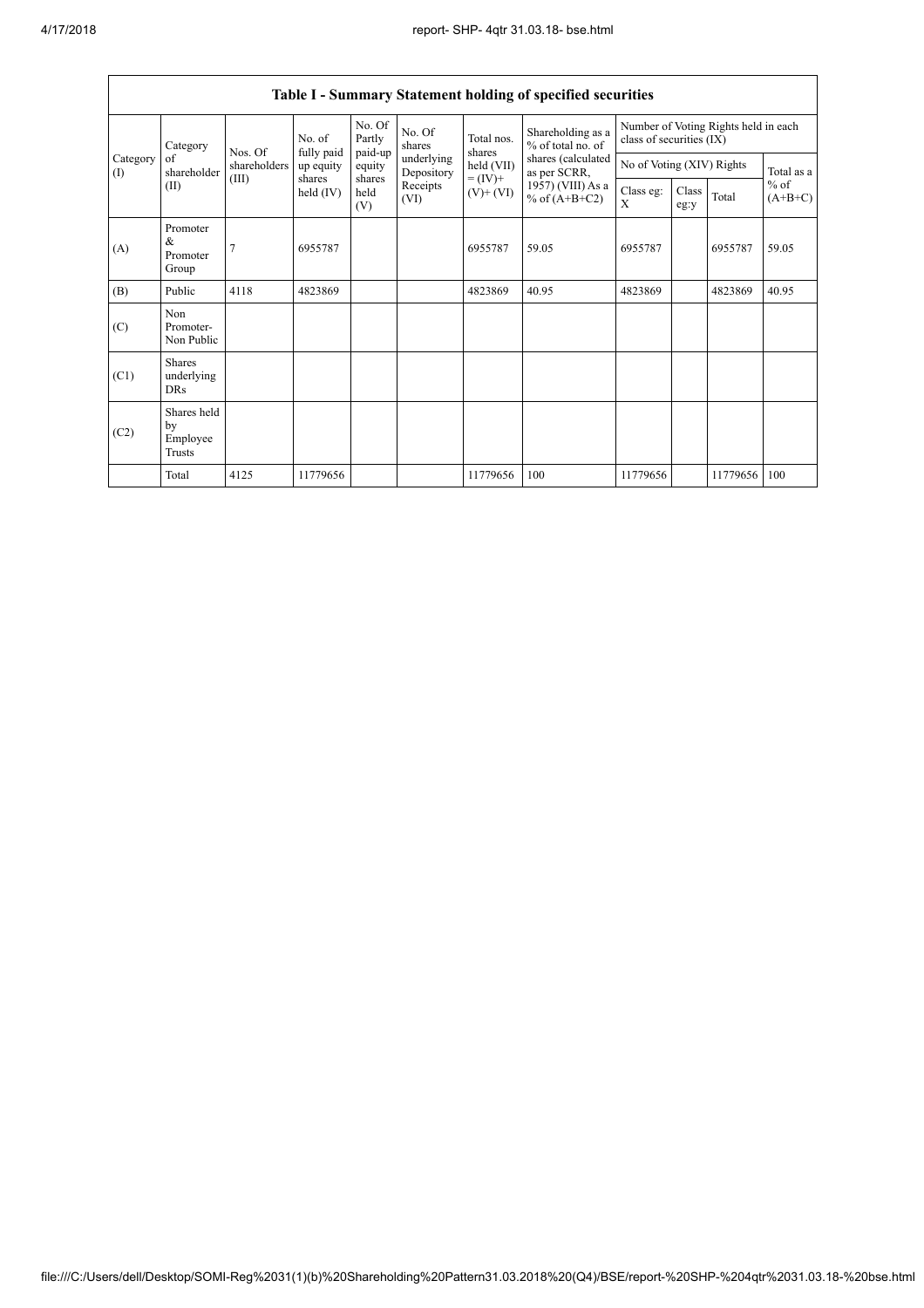|                          |                                           |                                                                                          |                                                                                    |                                                                                                               | Table I - Summary Statement holding of specified securities                                                                                                                          |                                        |                                                  |                                                                               |                                                          |                                           |
|--------------------------|-------------------------------------------|------------------------------------------------------------------------------------------|------------------------------------------------------------------------------------|---------------------------------------------------------------------------------------------------------------|--------------------------------------------------------------------------------------------------------------------------------------------------------------------------------------|----------------------------------------|--------------------------------------------------|-------------------------------------------------------------------------------|----------------------------------------------------------|-------------------------------------------|
| Category<br>$($ $\Gamma$ | Category<br>of<br>shareholder<br>(II)     | No. Of<br><b>Shares</b><br>Underlying<br>Outstanding<br>convertible<br>securities<br>(X) | No. of<br><b>Shares</b><br>Underlying<br>Outstanding<br><b>Warrants</b><br>$(X_i)$ | No. Of Shares<br>Underlying<br>Outstanding<br>convertible<br>securities and<br>No. Of<br>Warrants (Xi)<br>(a) | Shareholding , as a $\%$<br>assuming full<br>conversion of<br>convertible securities (<br>as a percentage of<br>diluted share capital)<br>$(XI) = (VII)+(X) As a %$<br>of $(A+B+C2)$ | Number of<br>Locked in<br>shares (XII) |                                                  | Number of<br><b>Shares</b><br>pledged or<br>otherwise<br>encumbered<br>(XIII) |                                                          | Number of<br>equity shares                |
|                          |                                           |                                                                                          |                                                                                    |                                                                                                               |                                                                                                                                                                                      | No.<br>(a)                             | As a<br>$%$ of<br>total<br>Shares<br>held<br>(b) | No.<br>(a)                                                                    | As a<br>$\%$ of<br>total<br><b>Shares</b><br>held<br>(b) | held in<br>dematerialized<br>form $(XIV)$ |
| (A)                      | Promoter<br>$\&$<br>Promoter<br>Group     |                                                                                          |                                                                                    |                                                                                                               | 59.05                                                                                                                                                                                |                                        |                                                  |                                                                               |                                                          | 6955787                                   |
| (B)                      | Public                                    |                                                                                          |                                                                                    |                                                                                                               | 40.95                                                                                                                                                                                |                                        |                                                  |                                                                               |                                                          | 4001859                                   |
| (C)                      | Non<br>Promoter-<br>Non Public            |                                                                                          |                                                                                    |                                                                                                               |                                                                                                                                                                                      |                                        |                                                  |                                                                               |                                                          |                                           |
| (C1)                     | <b>Shares</b><br>underlying<br><b>DRs</b> |                                                                                          |                                                                                    |                                                                                                               |                                                                                                                                                                                      |                                        |                                                  |                                                                               |                                                          |                                           |
| (C2)                     | Shares held<br>by<br>Employee<br>Trusts   |                                                                                          |                                                                                    |                                                                                                               |                                                                                                                                                                                      |                                        |                                                  |                                                                               |                                                          |                                           |
|                          | Total                                     |                                                                                          |                                                                                    |                                                                                                               | 100                                                                                                                                                                                  |                                        |                                                  |                                                                               |                                                          | 10957646                                  |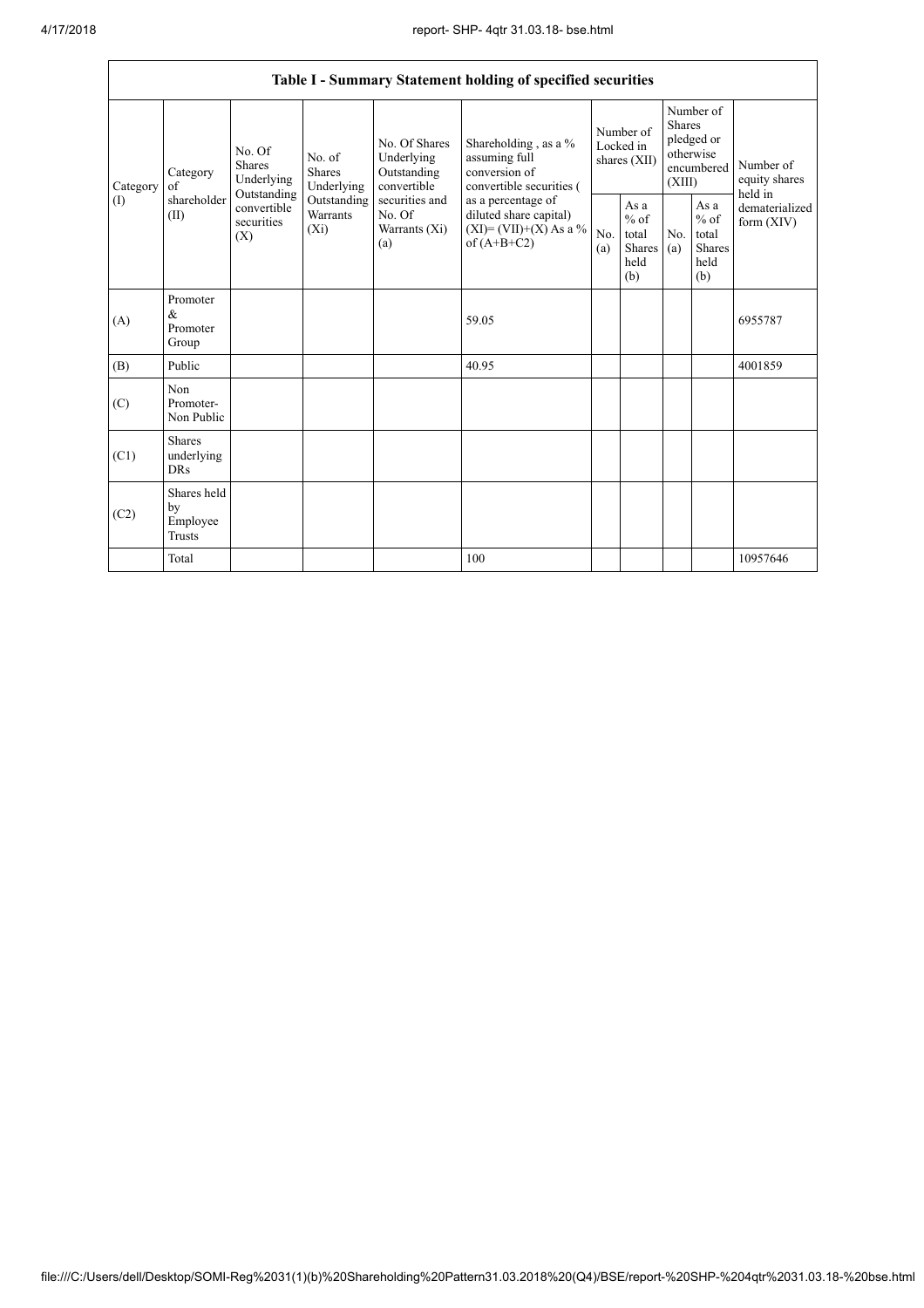$\mathsf{r}$ 

 $\overline{\phantom{a}}$ 

| Table II - Statement showing shareholding pattern of the Promoter and Promoter Group           |                                                                                                                     |                                                                                      |                         |                                 |                                    |                             |                                                      |                           |               |                                      |                           |  |
|------------------------------------------------------------------------------------------------|---------------------------------------------------------------------------------------------------------------------|--------------------------------------------------------------------------------------|-------------------------|---------------------------------|------------------------------------|-----------------------------|------------------------------------------------------|---------------------------|---------------|--------------------------------------|---------------------------|--|
|                                                                                                |                                                                                                                     |                                                                                      | No. of                  | No.<br>Of<br>Partly             | No. Of                             | Total nos.                  | Shareholding<br>as a % of<br>total no. of            | class of securities (IX)  |               | Number of Voting Rights held in each |                           |  |
| Sr.                                                                                            | Category &<br>Name of the<br>Shareholders (I)                                                                       | Nos. Of<br>shareholders<br>(III)                                                     | fully paid<br>up equity | paid-<br>up                     | shares<br>underlying<br>Depository | shares<br>held<br>$(VII) =$ | shares<br>(calculated as                             | No of Voting (XIV) Rights |               |                                      | Total<br>as a %<br>of     |  |
|                                                                                                |                                                                                                                     |                                                                                      | shares<br>held $(IV)$   | equity<br>shares<br>held<br>(V) | Receipts<br>(VI)                   | $(IV)$ +<br>$(V)+(VI)$      | per SCRR.<br>1957) (VIII)<br>As a % of<br>$(A+B+C2)$ | Class eg:<br>X            | Class<br>eg:y | Total                                | Total<br>Voting<br>rights |  |
| A                                                                                              |                                                                                                                     | Table II - Statement showing shareholding pattern of the Promoter and Promoter Group |                         |                                 |                                    |                             |                                                      |                           |               |                                      |                           |  |
| (1)                                                                                            | Indian                                                                                                              |                                                                                      |                         |                                 |                                    |                             |                                                      |                           |               |                                      |                           |  |
| (a)                                                                                            | Individuals/Hindu<br>undivided Family                                                                               | $\overline{7}$                                                                       | 6955787                 |                                 |                                    | 6955787                     | 59.05                                                | 6955787                   |               | 6955787                              | 59.05                     |  |
| Sub-Total<br>(A)(1)                                                                            |                                                                                                                     | $\tau$                                                                               | 6955787                 |                                 |                                    | 6955787                     | 59.05                                                | 6955787                   |               | 6955787                              | 59.05                     |  |
| (2)                                                                                            | Foreign                                                                                                             |                                                                                      |                         |                                 |                                    |                             |                                                      |                           |               |                                      |                           |  |
| Total<br>Shareholding<br>of Promoter<br>and<br>Promoter<br>Group $(A)=$<br>$(A)(1)+(A)$<br>(2) |                                                                                                                     | $\tau$                                                                               | 6955787                 |                                 |                                    | 6955787                     | 59.05                                                | 6955787                   |               | 6955787                              | 59.05                     |  |
| B                                                                                              |                                                                                                                     | Table III - Statement showing shareholding pattern of the Public shareholder         |                         |                                 |                                    |                             |                                                      |                           |               |                                      |                           |  |
| (1)                                                                                            | Institutions                                                                                                        |                                                                                      |                         |                                 |                                    |                             |                                                      |                           |               |                                      |                           |  |
| (3)                                                                                            | Non-institutions                                                                                                    |                                                                                      |                         |                                 |                                    |                             |                                                      |                           |               |                                      |                           |  |
| (a(i))                                                                                         | Individuals -<br>i.Individual<br>shareholders<br>holding nominal<br>share capital up<br>to Rs. 2 lakhs.             | 3775                                                                                 | 1912466                 |                                 |                                    | 1912466                     | 16.24                                                | 1912466                   |               | 1912466                              | 16.24                     |  |
| (a(ii))                                                                                        | Individuals - ii.<br>Individual<br>shareholders<br>holding nominal<br>share capital in<br>excess of Rs. 2<br>lakhs. | 3                                                                                    | 408936                  |                                 |                                    | 408936                      | 3.47                                                 | 408936                    |               | 408936                               | 3.47                      |  |
| (b)                                                                                            | NBFCs registered<br>with RBI                                                                                        | $\mathbf{1}$                                                                         | 75                      |                                 |                                    | 75                          | $\boldsymbol{0}$                                     | 75                        |               | 75                                   | $\boldsymbol{0}$          |  |
| (e)                                                                                            | Any Other<br>(specify)                                                                                              | 339                                                                                  | 2502392                 |                                 |                                    | 2502392                     | 21.24                                                | 2502392                   |               | 2502392                              | 21.24                     |  |
| Sub-Total<br>(B)(3)                                                                            |                                                                                                                     | 4118                                                                                 | 4823869                 |                                 |                                    | 4823869                     | 40.95                                                | 4823869                   |               | 4823869                              | 40.95                     |  |
| <b>Total Public</b><br>Shareholding<br>$(B)=(B)(1)+$<br>$(B)(2)+(B)$<br>(3)                    |                                                                                                                     | 4118                                                                                 | 4823869                 |                                 |                                    | 4823869                     | 40.95                                                | 4823869                   |               | 4823869                              | 40.95                     |  |
| $\mathbf C$                                                                                    | Table IV - Statement showing shareholding pattern of the Non Promoter- Non Public shareholder                       |                                                                                      |                         |                                 |                                    |                             |                                                      |                           |               |                                      |                           |  |
| Total (<br>$A+B+C2$ )                                                                          |                                                                                                                     | 4125                                                                                 | 11779656                |                                 |                                    | 11779656                    | 100                                                  | 11779656                  |               | 11779656                             | 100                       |  |
| Total<br>$(A+B+C)$                                                                             |                                                                                                                     | 4125                                                                                 | 11779656                |                                 |                                    | 11779656                    | 100                                                  | 11779656                  |               | 11779656                             | 100                       |  |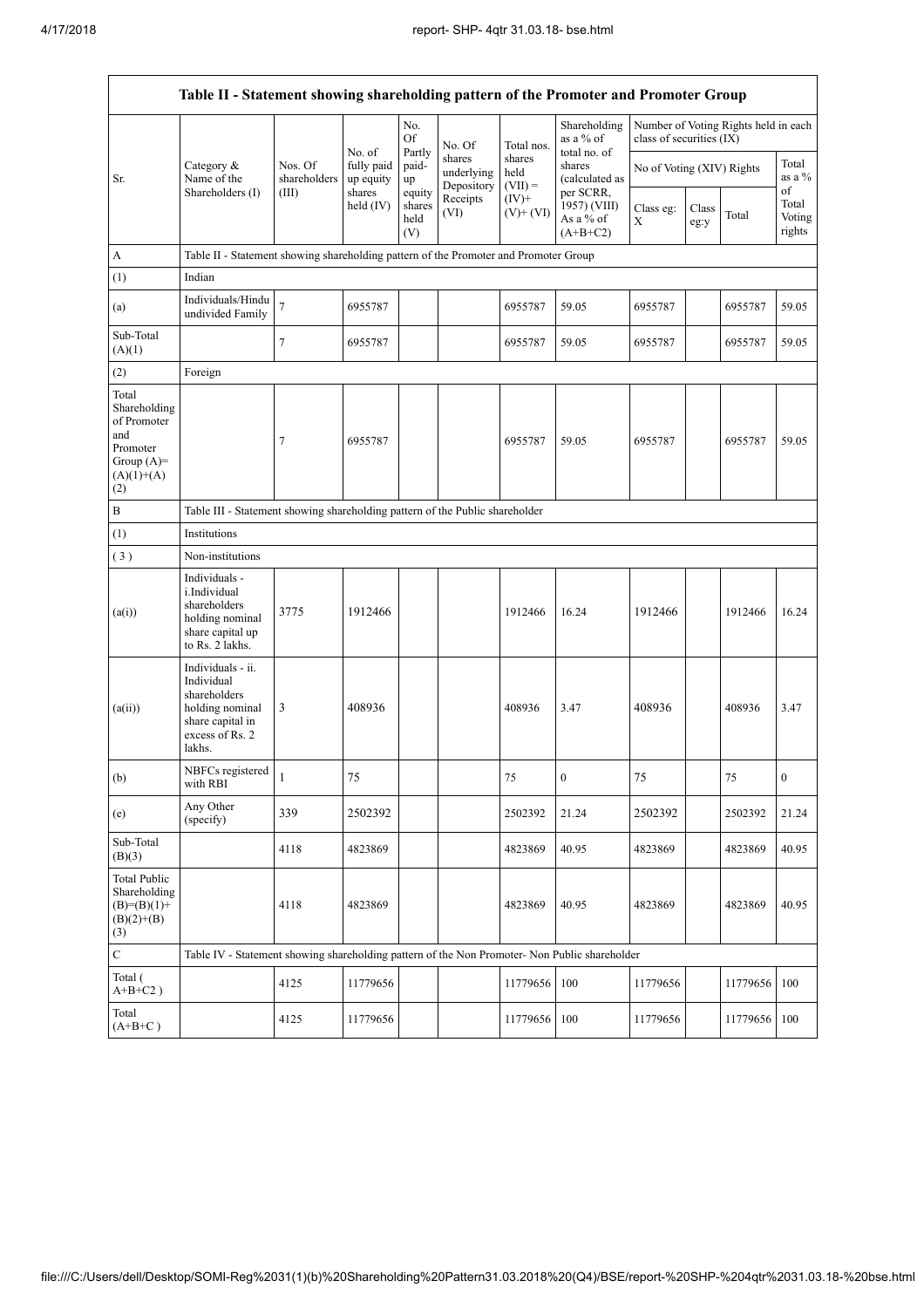| Table II - Statement showing shareholding pattern of the Promoter and Promoter Group    |                                                 |                                       |                                                           |                                                                                                                                                                             |  |                                                                |            |                                                                               |                                       |
|-----------------------------------------------------------------------------------------|-------------------------------------------------|---------------------------------------|-----------------------------------------------------------|-----------------------------------------------------------------------------------------------------------------------------------------------------------------------------|--|----------------------------------------------------------------|------------|-------------------------------------------------------------------------------|---------------------------------------|
| Sr.                                                                                     | No. Of<br>Shares<br>Underlying                  | No. of<br><b>Shares</b><br>Underlying | No. Of Shares<br>Underlying<br>Outstanding<br>convertible | Shareholding, as a $%$<br>assuming full conversion of<br>convertible securities (as a<br>percentage of diluted share<br>capital) $(XI) = (VII)+(X) As$<br>a % of $(A+B+C2)$ |  | Number of<br>Locked in<br>shares (XII)                         |            | Number of<br><b>Shares</b><br>pledged or<br>otherwise<br>encumbered<br>(XIII) | Number of<br>equity shares<br>held in |
|                                                                                         | Outstanding<br>convertible<br>securities<br>(X) | Outstanding<br>Warrants<br>$(X_i)$    | securities and<br>No. Of Warrants<br>(Xi)(a)              |                                                                                                                                                                             |  | As a<br>$%$ of<br>No.<br>total<br><b>Shares</b><br>held<br>(b) | No.<br>(a) | As a<br>$%$ of<br>total<br><b>Shares</b><br>held<br>(b)                       | dematerialized<br>form (XIV)          |
| A                                                                                       |                                                 |                                       |                                                           | Table II - Statement showing shareholding pattern of the Promoter and Promoter Group                                                                                        |  |                                                                |            |                                                                               |                                       |
| (1)                                                                                     | Indian                                          |                                       |                                                           |                                                                                                                                                                             |  |                                                                |            |                                                                               |                                       |
| (a)                                                                                     |                                                 |                                       |                                                           | 59.05                                                                                                                                                                       |  |                                                                |            |                                                                               | 6955787                               |
| Sub-Total (A)<br>(1)                                                                    |                                                 |                                       |                                                           | 59.05                                                                                                                                                                       |  |                                                                |            |                                                                               | 6955787                               |
| (2)                                                                                     | Foreign                                         |                                       |                                                           |                                                                                                                                                                             |  |                                                                |            |                                                                               |                                       |
| Total<br>Shareholding<br>of Promoter<br>and Promoter<br>Group $(A)=$<br>$(A)(1)+(A)(2)$ |                                                 |                                       |                                                           | 59.05                                                                                                                                                                       |  |                                                                |            |                                                                               | 6955787                               |
| B                                                                                       |                                                 |                                       |                                                           | Table III - Statement showing shareholding pattern of the Public shareholder                                                                                                |  |                                                                |            |                                                                               |                                       |
| (1)                                                                                     | Institutions                                    |                                       |                                                           |                                                                                                                                                                             |  |                                                                |            |                                                                               |                                       |
| (3)                                                                                     | Non-institutions                                |                                       |                                                           |                                                                                                                                                                             |  |                                                                |            |                                                                               |                                       |
| (a(i))                                                                                  |                                                 |                                       |                                                           | 16.24                                                                                                                                                                       |  |                                                                |            |                                                                               | 1912456                               |
| (a(ii))                                                                                 |                                                 |                                       |                                                           | 3.47                                                                                                                                                                        |  |                                                                |            |                                                                               | 408936                                |
| (b)                                                                                     |                                                 |                                       |                                                           | $\mathbf{0}$                                                                                                                                                                |  |                                                                |            |                                                                               | 75                                    |
| (e)                                                                                     |                                                 |                                       |                                                           | 21.24                                                                                                                                                                       |  |                                                                |            |                                                                               | 1680392                               |
| Sub-Total (B)<br>(3)                                                                    |                                                 |                                       |                                                           | 40.95                                                                                                                                                                       |  |                                                                |            |                                                                               | 4001859                               |
| <b>Total Public</b><br>Shareholding<br>$(B)= (B)(1) +$<br>$(B)(2)+(B)(3)$               |                                                 |                                       |                                                           | 40.95                                                                                                                                                                       |  |                                                                |            |                                                                               | 4001859                               |
| $\mathbf C$                                                                             |                                                 |                                       |                                                           | Table IV - Statement showing shareholding pattern of the Non Promoter- Non Public shareholder                                                                               |  |                                                                |            |                                                                               |                                       |
| Total (<br>$A+B+C2$ )                                                                   |                                                 |                                       |                                                           | 100                                                                                                                                                                         |  |                                                                |            |                                                                               | 10957646                              |
| Total (A+B+C<br>$\mathcal{E}$                                                           |                                                 |                                       |                                                           | 100                                                                                                                                                                         |  |                                                                |            |                                                                               | 10957646                              |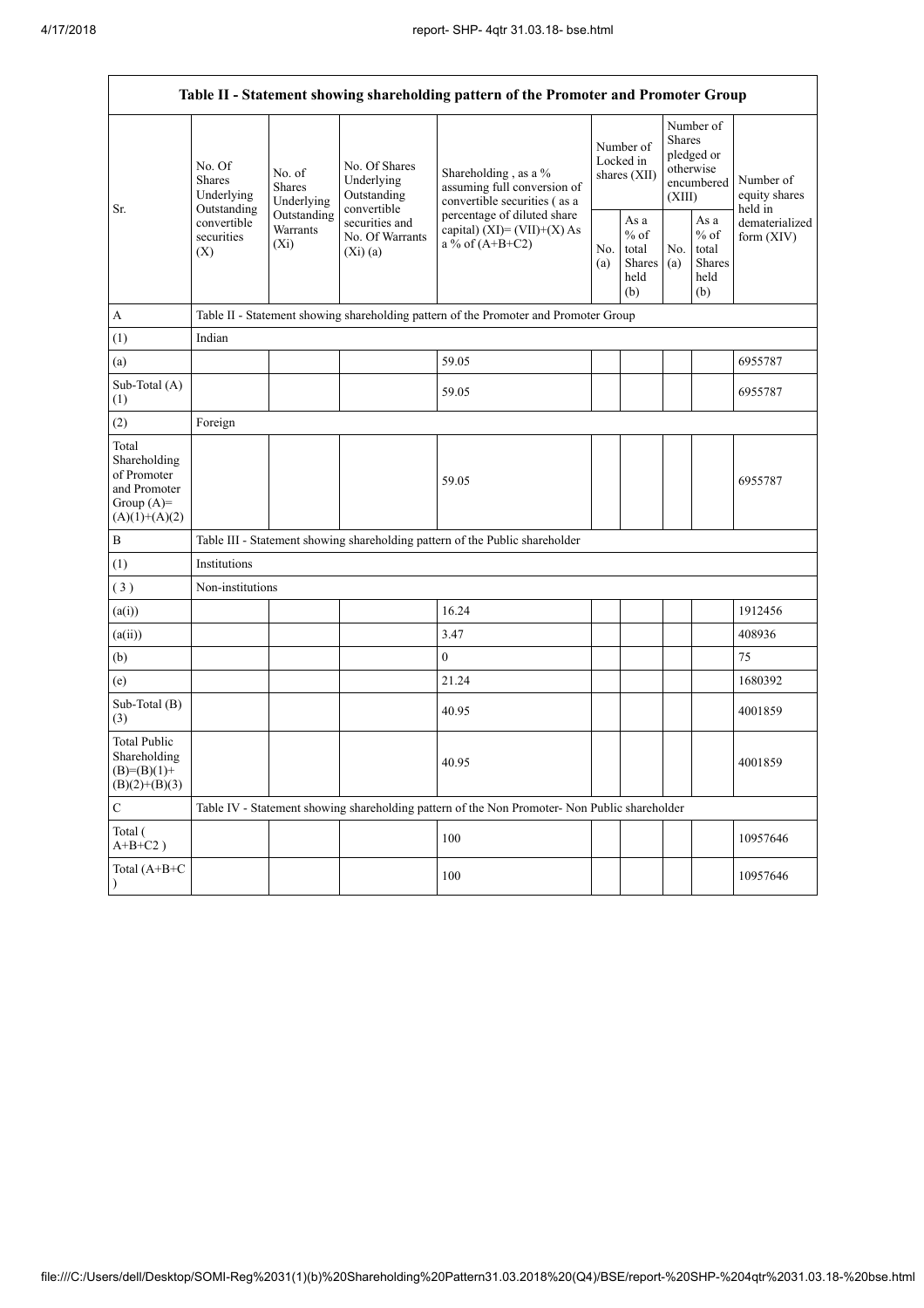| <b>Individuals/Hindu undivided Family</b>                                                                                                                                                |                                                               |                                         |                                     |                          |                                  |                                 |                                 |  |  |  |
|------------------------------------------------------------------------------------------------------------------------------------------------------------------------------------------|---------------------------------------------------------------|-----------------------------------------|-------------------------------------|--------------------------|----------------------------------|---------------------------------|---------------------------------|--|--|--|
| Searial No.                                                                                                                                                                              | $\mathbf{1}$                                                  | $\sqrt{2}$                              | $\mathfrak{Z}$                      | 4                        | 5                                | 6                               | $\boldsymbol{7}$                |  |  |  |
| Name of the<br>Shareholders (I)                                                                                                                                                          | <b>OM PRAKASH</b><br><b>BHANSALI</b><br><b>HUF</b>            | OM<br><b>PRAKASH</b><br><b>BHANSALI</b> | <b>OM KUMARI</b><br><b>BHANSALI</b> | <b>VIMAL</b><br>BHANSALI | <b>GAURAV</b><br><b>BHANSALI</b> | <b>PRIYA</b><br><b>BHANSALI</b> | <b>RUCHI</b><br><b>BHANSALI</b> |  |  |  |
| PAN(II)                                                                                                                                                                                  | AAAHO7932H                                                    | AAYPB9950G                              | ABFPB0643N                          | ADDPB0794Q               | ADDPB0795R                       | AGQPB6184Q                      | AIIPB0949H                      |  |  |  |
| No. of fully paid<br>up equity shares<br>held (IV)                                                                                                                                       | 135000                                                        | 4417011                                 | 1091221                             | 598840                   | 572335                           | 68691                           | 72689                           |  |  |  |
| No. Of Partly paid-<br>up equity shares<br>held(V)                                                                                                                                       |                                                               |                                         |                                     |                          |                                  |                                 |                                 |  |  |  |
| No. Of shares<br>underlying<br>Depository<br>Receipts (VI)                                                                                                                               |                                                               |                                         |                                     |                          |                                  |                                 |                                 |  |  |  |
| Total nos. shares<br>held $(VII) = (IV) +$<br>$(V)$ + $(VI)$                                                                                                                             | 135000                                                        | 4417011                                 | 1091221                             | 598840                   | 572335                           | 68691                           | 72689                           |  |  |  |
| Shareholding as a<br>% of total no. of<br>shares (calculated<br>as per SCRR,<br>1957) (VIII) As a<br>% of $(A+B+C2)$                                                                     | 1.15                                                          | 37.5                                    | 9.26                                | 5.08                     | 4.86                             | 0.58                            | 0.62                            |  |  |  |
|                                                                                                                                                                                          | Number of Voting Rights held in each class of securities (IX) |                                         |                                     |                          |                                  |                                 |                                 |  |  |  |
| Class eg:X                                                                                                                                                                               | 135000                                                        | 4417011                                 | 1091221                             | 598840                   | 572335                           | 68691                           | 72689                           |  |  |  |
| Class eg:y                                                                                                                                                                               |                                                               |                                         |                                     |                          |                                  |                                 |                                 |  |  |  |
| Total                                                                                                                                                                                    | 135000                                                        | 4417011                                 | 1091221                             | 598840                   | 572335                           | 68691                           | 72689                           |  |  |  |
| Total as a % of<br><b>Total Voting rights</b>                                                                                                                                            | 1.15                                                          | 37.5                                    | 9.26                                | 5.08                     | 4.86                             | 0.58                            | 0.62                            |  |  |  |
| No. Of Shares<br>Underlying<br>Outstanding<br>convertible<br>securities $(X)$                                                                                                            |                                                               |                                         |                                     |                          |                                  |                                 |                                 |  |  |  |
| No. of Shares<br>Underlying<br>Outstanding<br>Warrants (Xi)                                                                                                                              |                                                               |                                         |                                     |                          |                                  |                                 |                                 |  |  |  |
| No. Of Shares<br>Underlying<br>Outstanding<br>convertible<br>securities and No.<br>Of Warrants (Xi)<br>(a)                                                                               |                                                               |                                         |                                     |                          |                                  |                                 |                                 |  |  |  |
| Shareholding, as a<br>% assuming full<br>conversion of<br>convertible<br>securities (as a<br>percentage of<br>diluted share<br>capital) (XI)=<br>$(VII)+(Xi)(a)$ As a<br>% of $(A+B+C2)$ | 1.15                                                          | 37.5                                    | 9.26                                | 5.08                     | 4.86                             | 0.58                            | 0.62                            |  |  |  |
| Number of Locked in shares (XII)                                                                                                                                                         |                                                               |                                         |                                     |                          |                                  |                                 |                                 |  |  |  |
| No. (a)                                                                                                                                                                                  |                                                               |                                         |                                     |                          |                                  |                                 |                                 |  |  |  |
| As a % of total<br>Shares held (b)                                                                                                                                                       |                                                               |                                         |                                     |                          |                                  |                                 |                                 |  |  |  |
|                                                                                                                                                                                          | Number of Shares pledged or otherwise encumbered (XIII)       |                                         |                                     |                          |                                  |                                 |                                 |  |  |  |
| No. (a)                                                                                                                                                                                  |                                                               |                                         |                                     |                          |                                  |                                 |                                 |  |  |  |
| As a % of total<br>Shares held (b)                                                                                                                                                       |                                                               |                                         |                                     |                          |                                  |                                 |                                 |  |  |  |
| Number of equity<br>shares held in<br>dematerialized<br>form (XIV)                                                                                                                       | 135000                                                        | 4417011                                 | 1091221                             | 598840                   | 572335                           | 68691                           | 72689                           |  |  |  |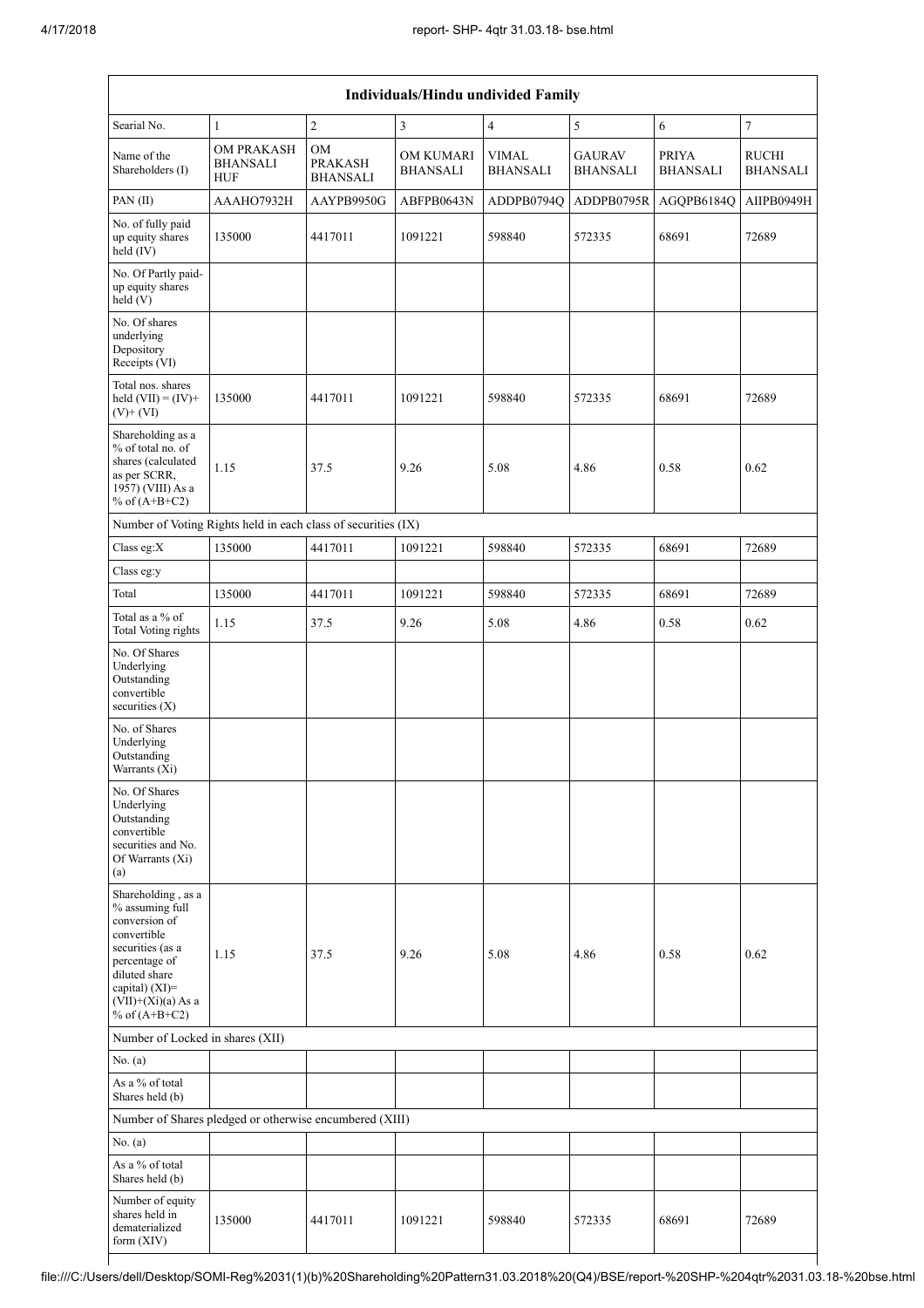| Reason for not providing PAN    |          |          |          |          |          |          |          |  |  |  |
|---------------------------------|----------|----------|----------|----------|----------|----------|----------|--|--|--|
| Reason for not<br>providing PAN |          |          |          |          |          |          |          |  |  |  |
| Shareholder type                | Promoter | Promoter | Promoter | Promoter | Promoter | Promoter | Promoter |  |  |  |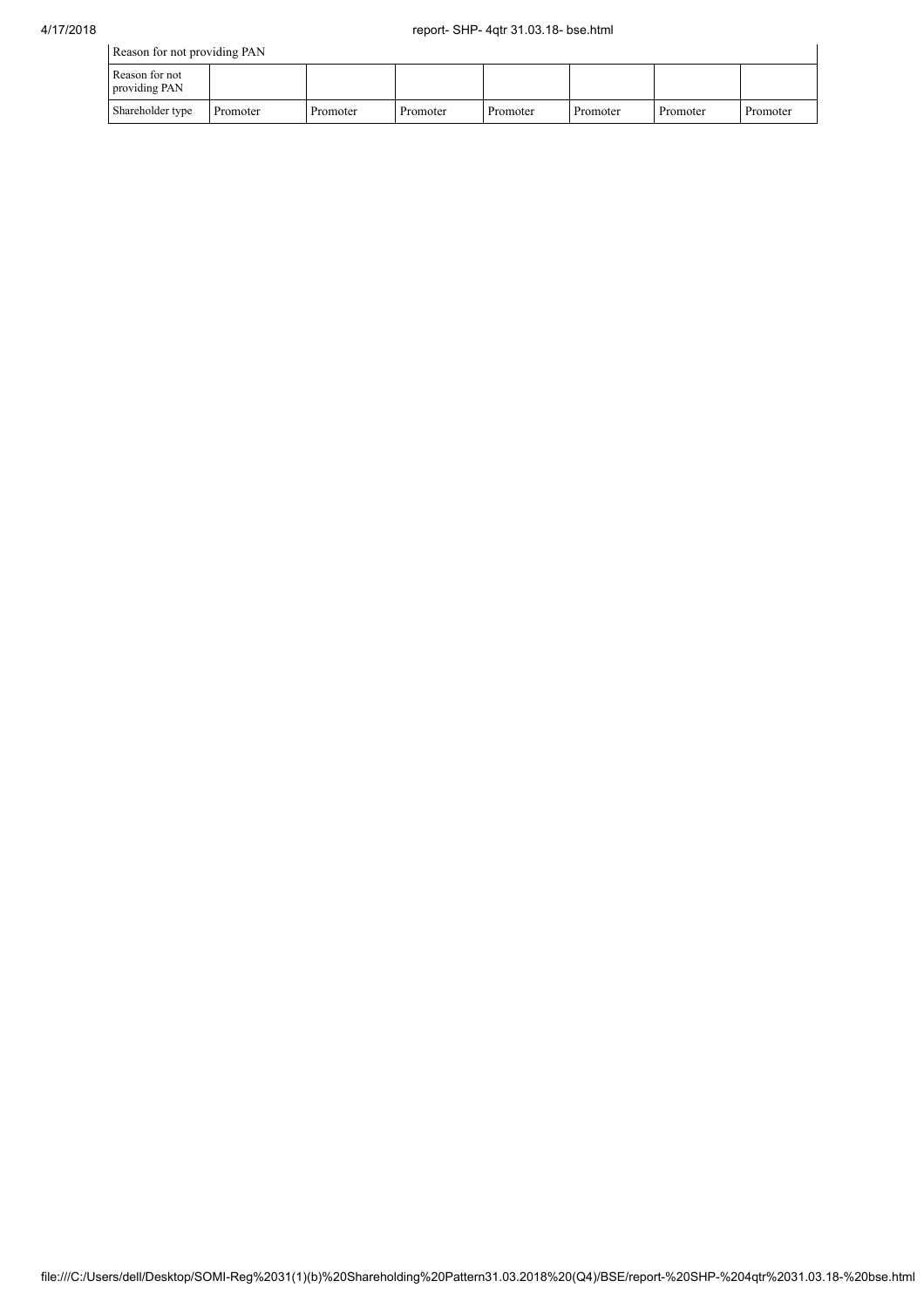| Individuals/Hindu undivided Family                                                                                                                                                          |                                                               |  |  |  |  |  |  |
|---------------------------------------------------------------------------------------------------------------------------------------------------------------------------------------------|---------------------------------------------------------------|--|--|--|--|--|--|
| Searial No.                                                                                                                                                                                 |                                                               |  |  |  |  |  |  |
| Name of the<br>Shareholders (I)                                                                                                                                                             | Click here to go back                                         |  |  |  |  |  |  |
| PAN(II)                                                                                                                                                                                     | Total                                                         |  |  |  |  |  |  |
| No. of fully paid<br>up equity shares<br>held (IV)                                                                                                                                          | 6955787                                                       |  |  |  |  |  |  |
| No. Of Partly paid-<br>up equity shares<br>held(V)                                                                                                                                          |                                                               |  |  |  |  |  |  |
| No. Of shares<br>underlying<br>Depository<br>Receipts (VI)                                                                                                                                  |                                                               |  |  |  |  |  |  |
| Total nos. shares<br>held $(VII) = (IV) +$<br>$(V) + (VI)$                                                                                                                                  | 6955787                                                       |  |  |  |  |  |  |
| Shareholding as a<br>% of total no. of<br>shares (calculated<br>as per SCRR,<br>1957) (VIII) As a<br>% of $(A+B+C2)$                                                                        | 59.05                                                         |  |  |  |  |  |  |
|                                                                                                                                                                                             | Number of Voting Rights held in each class of securities (IX) |  |  |  |  |  |  |
| Class eg: $X$                                                                                                                                                                               | 6955787                                                       |  |  |  |  |  |  |
| Class eg:y                                                                                                                                                                                  |                                                               |  |  |  |  |  |  |
| Total                                                                                                                                                                                       | 6955787                                                       |  |  |  |  |  |  |
| Total as a % of<br>Total Voting rights                                                                                                                                                      | 59.05                                                         |  |  |  |  |  |  |
| No. Of Shares<br>Underlying<br>Outstanding<br>convertible<br>securities (X)                                                                                                                 |                                                               |  |  |  |  |  |  |
| No. of Shares<br>Underlying<br>Outstanding<br>Warrants (Xi)                                                                                                                                 |                                                               |  |  |  |  |  |  |
| No. Of Shares<br>Underlying<br>Outstanding<br>convertible<br>securities and No.<br>Of Warrants (Xi)<br>(a)                                                                                  |                                                               |  |  |  |  |  |  |
| Shareholding, as a<br>% assuming full<br>conversion of<br>convertible<br>securities (as a<br>percentage of<br>diluted share<br>capital) $(XI)$ =<br>$(VII)+(Xi)(a)$ As a<br>% of $(A+B+C2)$ | 59.05                                                         |  |  |  |  |  |  |
| Number of Locked in shares (XII)                                                                                                                                                            |                                                               |  |  |  |  |  |  |
| No. $(a)$                                                                                                                                                                                   |                                                               |  |  |  |  |  |  |
| As a % of total<br>Shares held (b)                                                                                                                                                          |                                                               |  |  |  |  |  |  |
|                                                                                                                                                                                             | Number of Shares pledged or otherwise encumbered (XIII)       |  |  |  |  |  |  |
| No. $(a)$                                                                                                                                                                                   |                                                               |  |  |  |  |  |  |
| As a % of total<br>Shares held (b)                                                                                                                                                          |                                                               |  |  |  |  |  |  |
| Number of equity<br>shares held in<br>dematerialized<br>form (XIV)                                                                                                                          | 6955787                                                       |  |  |  |  |  |  |
| Reason for not providing PAN                                                                                                                                                                |                                                               |  |  |  |  |  |  |

file:///C:/Users/dell/Desktop/SOMI-Reg%2031(1)(b)%20Shareholding%20Pattern31.03.2018%20(Q4)/BSE/report-%20SHP-%204qtr%2031.03.18-%20bse.html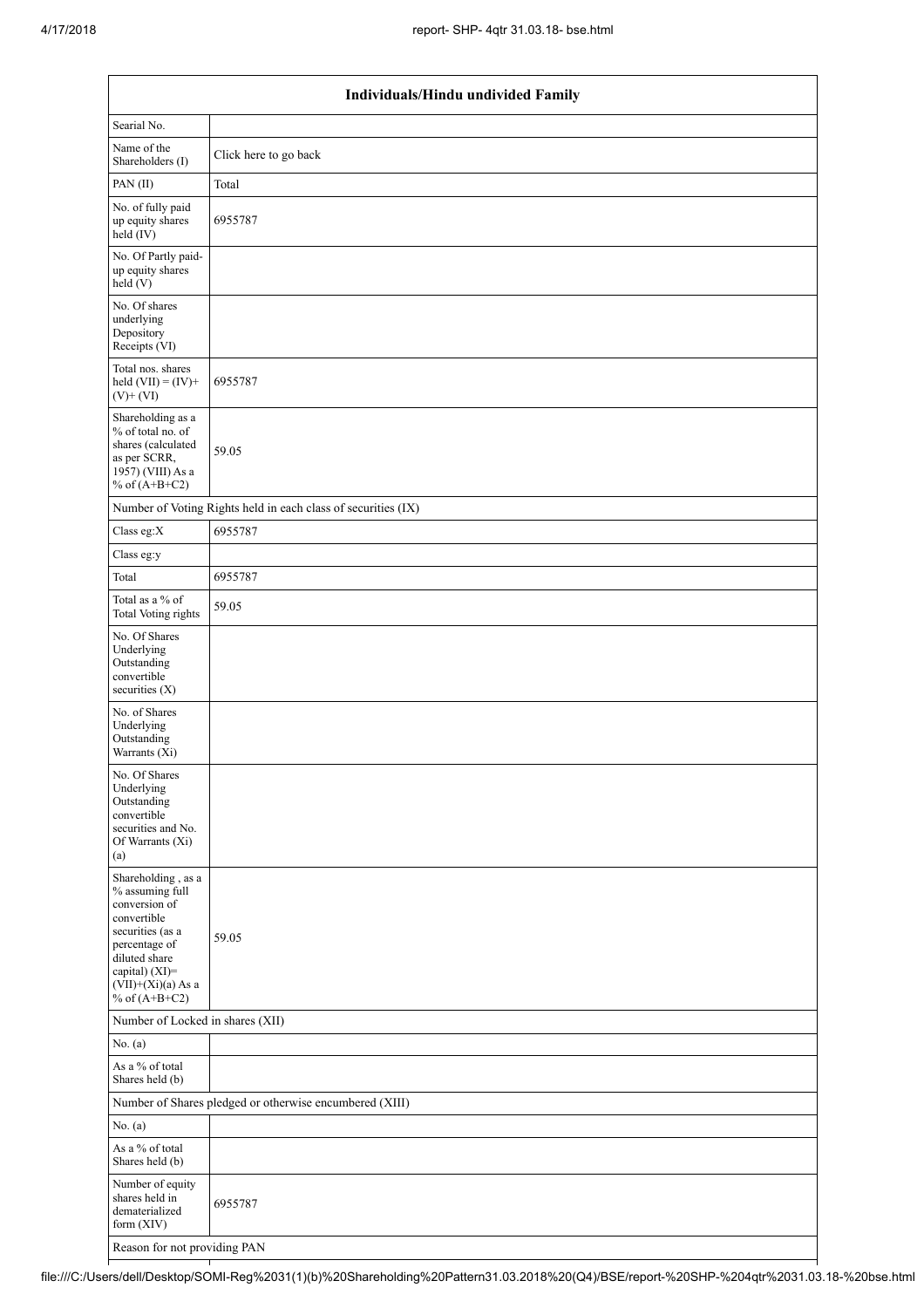| Reason for not<br>providing PAN |  |
|---------------------------------|--|
| Shareholder type                |  |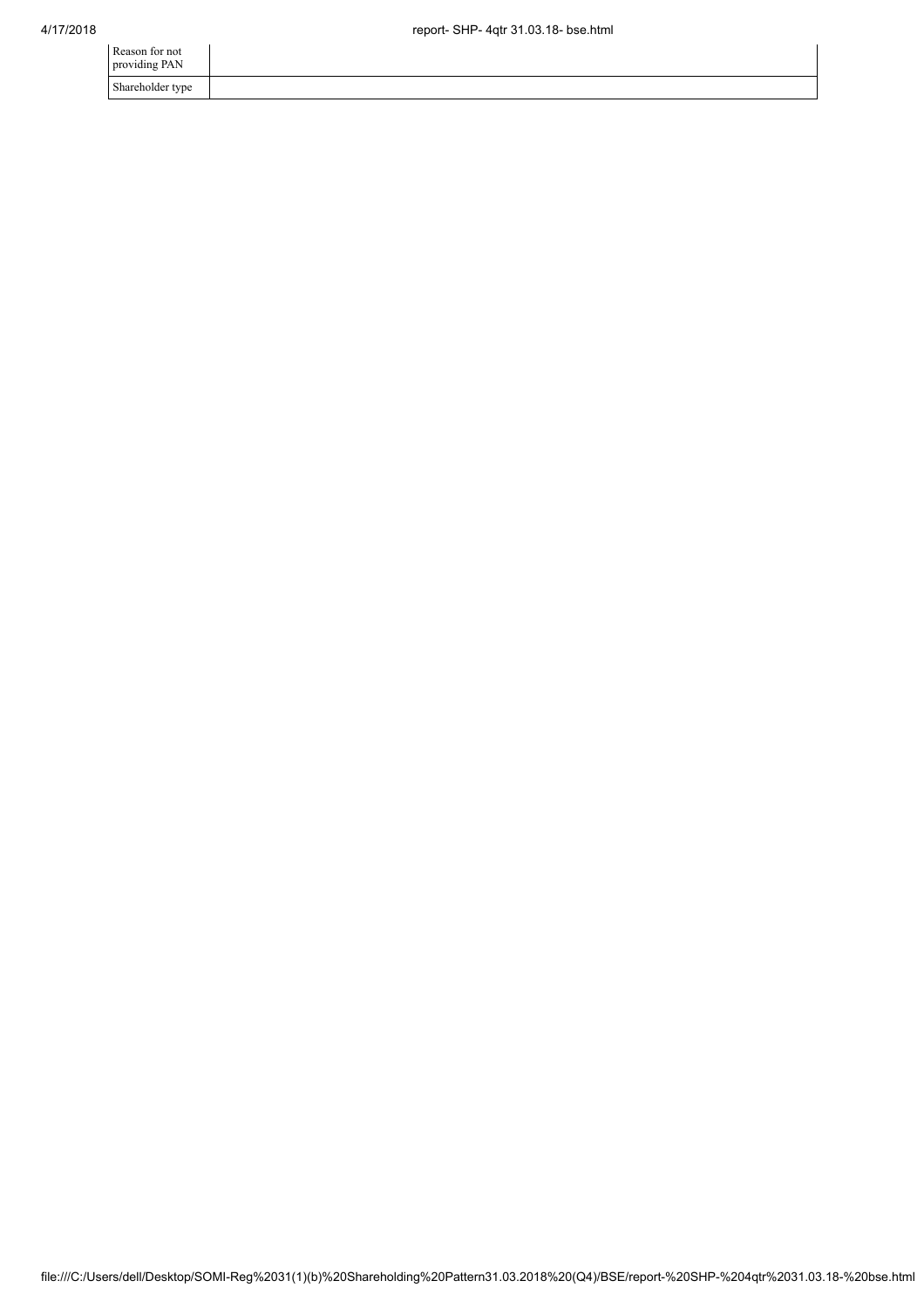٦

| Individuals - ii. Individual shareholders holding nominal share capital in excess of Rs. 2 lakhs.                                                                                    |                                                               |                       |  |  |  |  |  |  |
|--------------------------------------------------------------------------------------------------------------------------------------------------------------------------------------|---------------------------------------------------------------|-----------------------|--|--|--|--|--|--|
| Searial No.                                                                                                                                                                          | 1                                                             |                       |  |  |  |  |  |  |
| Name of the<br>Shareholders (I)                                                                                                                                                      | RAJENDRAKUMAR S BHIMRAJKA                                     | Click here to go back |  |  |  |  |  |  |
| PAN(II)                                                                                                                                                                              | AETPB8730P                                                    | Total                 |  |  |  |  |  |  |
| No. of fully paid<br>up equity shares<br>held (IV)                                                                                                                                   | 275000                                                        | 275000                |  |  |  |  |  |  |
| No. Of Partly paid-<br>up equity shares<br>held (V)                                                                                                                                  |                                                               |                       |  |  |  |  |  |  |
| No. Of shares<br>underlying<br>Depository<br>Receipts (VI)                                                                                                                           |                                                               |                       |  |  |  |  |  |  |
| Total nos. shares<br>held $(VII) = (IV) +$<br>$(V) + (VI)$                                                                                                                           | 275000                                                        | 275000                |  |  |  |  |  |  |
| Shareholding as a<br>% of total no. of<br>shares (calculated<br>as per SCRR,<br>1957) (VIII) As a<br>% of $(A+B+C2)$                                                                 | 2.33                                                          | 2.33                  |  |  |  |  |  |  |
|                                                                                                                                                                                      | Number of Voting Rights held in each class of securities (IX) |                       |  |  |  |  |  |  |
| Class eg: X                                                                                                                                                                          | 275000                                                        | 275000                |  |  |  |  |  |  |
| Class eg:y                                                                                                                                                                           |                                                               |                       |  |  |  |  |  |  |
| Total                                                                                                                                                                                | 275000                                                        | 275000                |  |  |  |  |  |  |
| Total as a % of<br><b>Total Voting rights</b>                                                                                                                                        | 2.33                                                          | 2.33                  |  |  |  |  |  |  |
| No. Of Shares<br>Underlying<br>Outstanding<br>convertible<br>securities $(X)$                                                                                                        |                                                               |                       |  |  |  |  |  |  |
| No. of Shares<br>Underlying<br>Outstanding<br>Warrants (Xi)                                                                                                                          |                                                               |                       |  |  |  |  |  |  |
| No. Of Shares<br>Underlying<br>Outstanding<br>convertible<br>securities and No.<br>Of Warrants (Xi)<br>(a)                                                                           |                                                               |                       |  |  |  |  |  |  |
| Shareholding, as a<br>% assuming full<br>conversion of<br>convertible<br>securities (as a<br>percentage of<br>diluted share<br>capital) (XI)=<br>$(VII)+(X)$ As a %<br>of $(A+B+C2)$ | 2.33                                                          | 2.33                  |  |  |  |  |  |  |
| Number of Locked in shares (XII)                                                                                                                                                     |                                                               |                       |  |  |  |  |  |  |
| No. $(a)$                                                                                                                                                                            |                                                               |                       |  |  |  |  |  |  |
| As a % of total<br>Shares held (b)                                                                                                                                                   |                                                               |                       |  |  |  |  |  |  |
| Number of equity<br>shares held in<br>dematerialized<br>form (XIV)                                                                                                                   | 275000                                                        | 275000                |  |  |  |  |  |  |
| Reason for not providing PAN                                                                                                                                                         |                                                               |                       |  |  |  |  |  |  |
| Reason for not<br>providing PAN                                                                                                                                                      |                                                               |                       |  |  |  |  |  |  |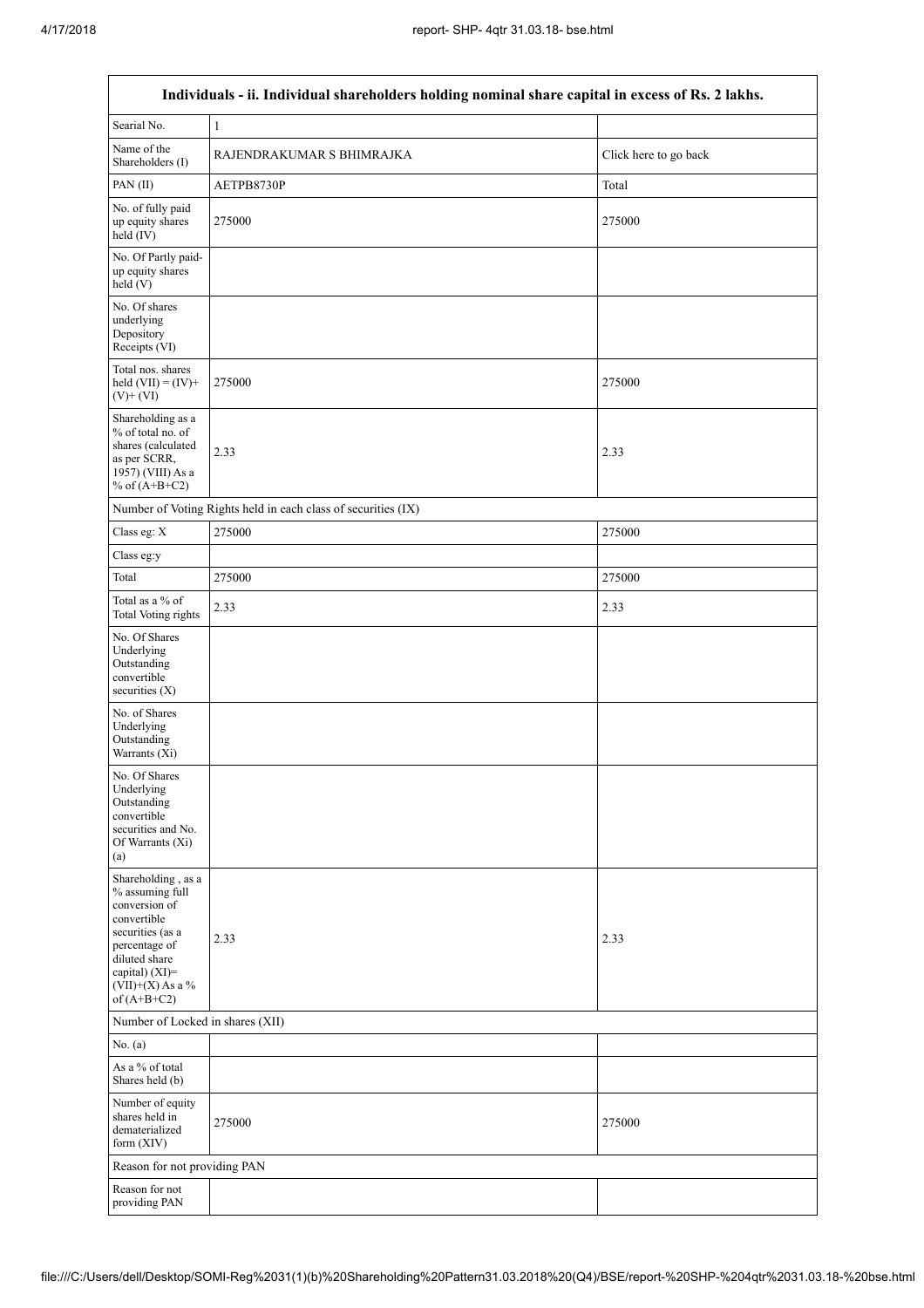| Any Other (specify)                                                                                                                                                                  |                     |                            |                                                                     |                                                                      |                                                                                  |                                                             |                                                                     |  |  |  |  |
|--------------------------------------------------------------------------------------------------------------------------------------------------------------------------------------|---------------------|----------------------------|---------------------------------------------------------------------|----------------------------------------------------------------------|----------------------------------------------------------------------------------|-------------------------------------------------------------|---------------------------------------------------------------------|--|--|--|--|
| Searial No.                                                                                                                                                                          | $\mathbf{1}$        | $\overline{c}$             | 3                                                                   | $\overline{4}$                                                       | 5                                                                                | 6                                                           | $\overline{7}$                                                      |  |  |  |  |
| Category                                                                                                                                                                             | Clearing<br>Members | <b>Bodies</b><br>Corporate | <b>Bodies</b><br>Corporate                                          | <b>Bodies</b><br>Corporate                                           | <b>Bodies Corporate</b>                                                          | <b>Bodies</b><br>Corporate                                  | <b>Bodies</b><br>Corporate                                          |  |  |  |  |
| Category / More<br>than 1 percentage                                                                                                                                                 | Category            | Category                   | More than 1<br>percentage of<br>shareholding                        | More than 1<br>percentage of<br>shareholding                         | More than 1 percentage<br>of shareholding                                        | More than 1<br>percentage of<br>shareholding                | More than 1<br>percentage of<br>shareholding                        |  |  |  |  |
| Name of the<br>Shareholders (I)                                                                                                                                                      |                     |                            | <b>JOSHNA</b><br><b>TRADING</b><br><b>PRIVATE</b><br><b>LIMITED</b> | <b>MANISH</b><br><b>TRADECOM</b><br><b>PRIVATE</b><br><b>LIMITED</b> | <b>ROYAL JAISAL</b><br><b>FINANCIAL</b><br><b>CONSULTANTS</b><br>PRIVATE LIMITED | SAJOY<br><b>RUBBERS</b><br><b>PRIVATE</b><br><b>LIMITED</b> | <b>SINA</b><br><b>CHEMTRADE</b><br><b>PRIVATE</b><br><b>LIMITED</b> |  |  |  |  |
| PAN(II)                                                                                                                                                                              |                     |                            | AABCJ7088F                                                          | AAECM7389P                                                           | AAECR2634L                                                                       | AAKCS0552L                                                  | AAKCS0554N                                                          |  |  |  |  |
| No. of the<br>Shareholders (I)                                                                                                                                                       | 47                  | 54                         | 1                                                                   | 1                                                                    | 1                                                                                | 1                                                           | 1                                                                   |  |  |  |  |
| No. of fully paid<br>up equity shares<br>held (IV)                                                                                                                                   | 68594               | 2179412                    | 286000                                                              | 301732                                                               | 382553                                                                           | 238000                                                      | 298000                                                              |  |  |  |  |
| No. Of Partly paid-<br>up equity shares<br>held (V)                                                                                                                                  |                     |                            |                                                                     |                                                                      |                                                                                  |                                                             |                                                                     |  |  |  |  |
| No. Of shares<br>underlying<br>Depository<br>Receipts (VI)                                                                                                                           |                     |                            |                                                                     |                                                                      |                                                                                  |                                                             |                                                                     |  |  |  |  |
| Total nos. shares<br>held $(VII) = (IV) +$<br>$(V)+(VI)$                                                                                                                             | 68594               | 2179412                    | 286000                                                              | 301732                                                               | 382553                                                                           | 238000                                                      | 298000                                                              |  |  |  |  |
| Shareholding as a<br>% of total no. of<br>shares (calculated<br>as per SCRR,<br>1957) (VIII) As a<br>% of $(A+B+C2)$                                                                 | 0.58                | 18.5                       | 2.43                                                                | 2.56                                                                 | 3.25                                                                             | 2.02                                                        | 2.53                                                                |  |  |  |  |
| Number of Voting Rights held in each class of securities (IX)                                                                                                                        |                     |                            |                                                                     |                                                                      |                                                                                  |                                                             |                                                                     |  |  |  |  |
| Class eg: $X$                                                                                                                                                                        | 68594               | 2179412                    | 286000                                                              | 301732                                                               | 382553                                                                           | 238000                                                      | 298000                                                              |  |  |  |  |
| Class eg:y                                                                                                                                                                           |                     |                            |                                                                     |                                                                      |                                                                                  |                                                             |                                                                     |  |  |  |  |
| Total<br>Total as a % of                                                                                                                                                             | 68594               | 2179412                    | 286000                                                              | 301732                                                               | 382553                                                                           | 238000                                                      | 298000                                                              |  |  |  |  |
| Total Voting rights                                                                                                                                                                  | 0.58                | 18.5                       | 2.43                                                                | 2.56                                                                 | 3.25                                                                             | 2.02                                                        | 2.53                                                                |  |  |  |  |
| No. Of Shares<br>Underlying<br>Outstanding<br>convertible<br>securities (X)                                                                                                          |                     |                            |                                                                     |                                                                      |                                                                                  |                                                             |                                                                     |  |  |  |  |
| No. of Shares<br>Underlying<br>Outstanding<br>Warrants (Xi)                                                                                                                          |                     |                            |                                                                     |                                                                      |                                                                                  |                                                             |                                                                     |  |  |  |  |
| No. Of Shares<br>Underlying<br>Outstanding<br>convertible<br>securities and No.<br>Of Warrants (Xi)<br>(a)                                                                           |                     |                            |                                                                     |                                                                      |                                                                                  |                                                             |                                                                     |  |  |  |  |
| Shareholding, as a<br>% assuming full<br>conversion of<br>convertible<br>securities (as a<br>percentage of<br>diluted share<br>capital) (XI)=<br>$(VII)+(X)$ As a %<br>of $(A+B+C2)$ | 0.58                | 18.5                       | 2.43                                                                | 2.56                                                                 | 3.25                                                                             | 2.02                                                        | 2.53                                                                |  |  |  |  |
| Number of Locked in shares (XII)                                                                                                                                                     |                     |                            |                                                                     |                                                                      |                                                                                  |                                                             |                                                                     |  |  |  |  |
| No. $(a)$                                                                                                                                                                            |                     |                            |                                                                     |                                                                      |                                                                                  |                                                             |                                                                     |  |  |  |  |
| As a % of total<br>Shares held (b)                                                                                                                                                   |                     |                            |                                                                     |                                                                      |                                                                                  |                                                             |                                                                     |  |  |  |  |

file:///C:/Users/dell/Desktop/SOMI-Reg%2031(1)(b)%20Shareholding%20Pattern31.03.2018%20(Q4)/BSE/report-%20SHP-%204qtr%2031.03.18-%20bse.html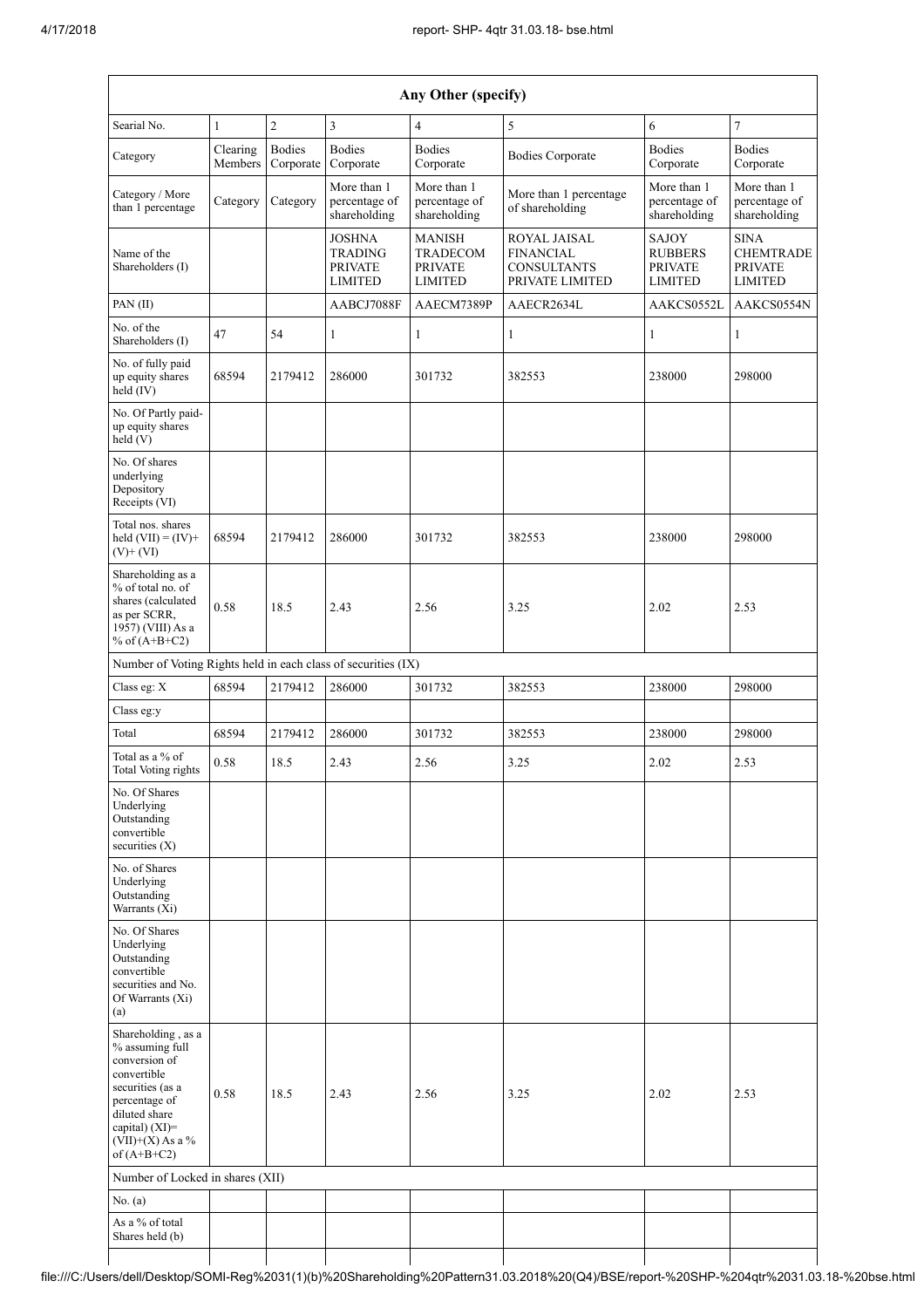## 4/17/2018 report- SHP- 4qtr 31.03.18- bse.html

| Number of equity<br>shares held in<br>dematerialized<br>form $(XIV)$ | 68594 | $1357412$ 0 |  | 301732 | 382553 |  | $\theta$ |
|----------------------------------------------------------------------|-------|-------------|--|--------|--------|--|----------|
| Reason for not providing PAN                                         |       |             |  |        |        |  |          |
| Reason for not<br>providing PAN                                      |       |             |  |        |        |  |          |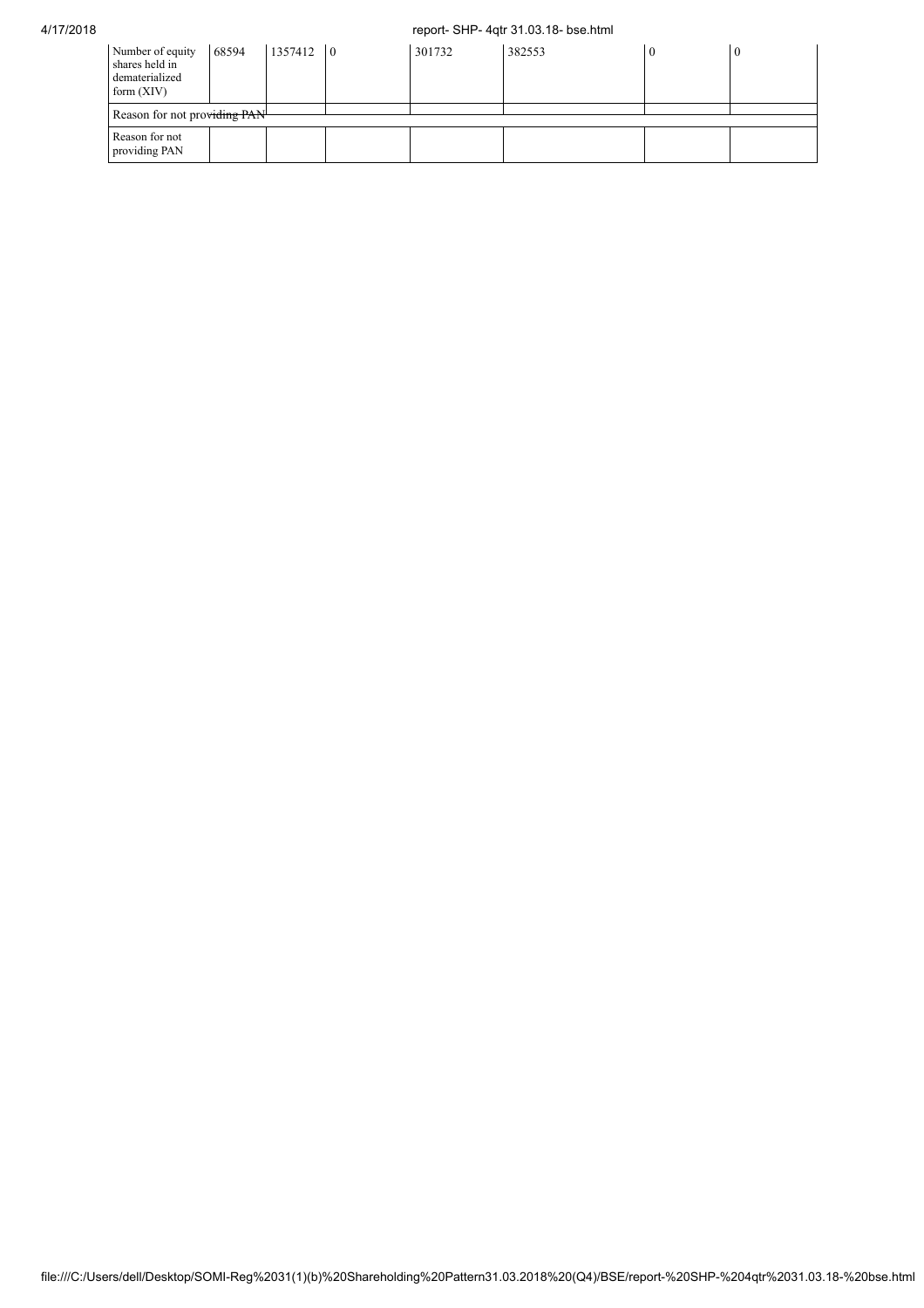| Any Other (specify)                                                                                                                                                                  |                                                               |                           |            |                       |  |  |  |
|--------------------------------------------------------------------------------------------------------------------------------------------------------------------------------------|---------------------------------------------------------------|---------------------------|------------|-----------------------|--|--|--|
| Searial No.                                                                                                                                                                          | 8                                                             | 9                         | $10\,$     |                       |  |  |  |
| Category                                                                                                                                                                             | <b>Bodies Corporate</b>                                       | Non-Resident Indian (NRI) | <b>HUF</b> |                       |  |  |  |
| Category / More<br>than 1 percentage                                                                                                                                                 | More than 1 percentage of shareholding                        | Category<br>Category      |            |                       |  |  |  |
| Name of the<br>Shareholders (I)                                                                                                                                                      | TRANSLAND SHARES PRIVATE LIMITED                              |                           |            | Click here to go back |  |  |  |
| PAN(II)                                                                                                                                                                              | AADCT1253A                                                    |                           |            | Total                 |  |  |  |
| No. of the<br>Shareholders (I)                                                                                                                                                       | 1                                                             | 63                        | 175        | 339                   |  |  |  |
| No. of fully paid<br>up equity shares<br>held (IV)                                                                                                                                   | 456183                                                        | 88357                     | 166029     | 2502392               |  |  |  |
| No. Of Partly paid-<br>up equity shares<br>held(V)                                                                                                                                   |                                                               |                           |            |                       |  |  |  |
| No. Of shares<br>underlying<br>Depository<br>Receipts (VI)                                                                                                                           |                                                               |                           |            |                       |  |  |  |
| Total nos, shares<br>held $(VII) = (IV) +$<br>$(V) + (VI)$                                                                                                                           | 456183                                                        | 88357                     | 166029     | 2502392               |  |  |  |
| Shareholding as a<br>% of total no. of<br>shares (calculated<br>as per SCRR,<br>1957) (VIII) As a<br>% of $(A+B+C2)$                                                                 | 3.87                                                          | 0.75                      | 1.41       | 21.24                 |  |  |  |
|                                                                                                                                                                                      | Number of Voting Rights held in each class of securities (IX) |                           |            |                       |  |  |  |
| Class eg: X                                                                                                                                                                          | 456183                                                        | 88357                     | 166029     | 2502392               |  |  |  |
| Class eg:y                                                                                                                                                                           |                                                               |                           |            |                       |  |  |  |
| Total                                                                                                                                                                                | 456183                                                        | 88357                     | 166029     | 2502392               |  |  |  |
| Total as a % of<br><b>Total Voting rights</b>                                                                                                                                        | 3.87                                                          | 0.75                      | 1.41       | 21.24                 |  |  |  |
| No. Of Shares<br>Underlying<br>Outstanding<br>convertible<br>securities $(X)$                                                                                                        |                                                               |                           |            |                       |  |  |  |
| No. of Shares<br>Underlying<br>Outstanding<br>Warrants (Xi)                                                                                                                          |                                                               |                           |            |                       |  |  |  |
| No. Of Shares<br>Underlying<br>Outstanding<br>convertible<br>securities and No.<br>Of Warrants (Xi)<br>(a)                                                                           |                                                               |                           |            |                       |  |  |  |
| Shareholding, as a<br>% assuming full<br>conversion of<br>convertible<br>securities (as a<br>percentage of<br>diluted share<br>capital) (XI)=<br>$(VII)+(X)$ As a %<br>of $(A+B+C2)$ | 3.87                                                          | 0.75                      | 1.41       | 21.24                 |  |  |  |
| Number of Locked in shares (XII)                                                                                                                                                     |                                                               |                           |            |                       |  |  |  |
| No. (a)                                                                                                                                                                              |                                                               |                           |            |                       |  |  |  |
| As a % of total<br>Shares held (b)                                                                                                                                                   |                                                               |                           |            |                       |  |  |  |
| Number of equity<br>shares held in<br>dematerialized<br>form (XIV)                                                                                                                   | 456183                                                        | 88357                     | 166029     | 1680392               |  |  |  |